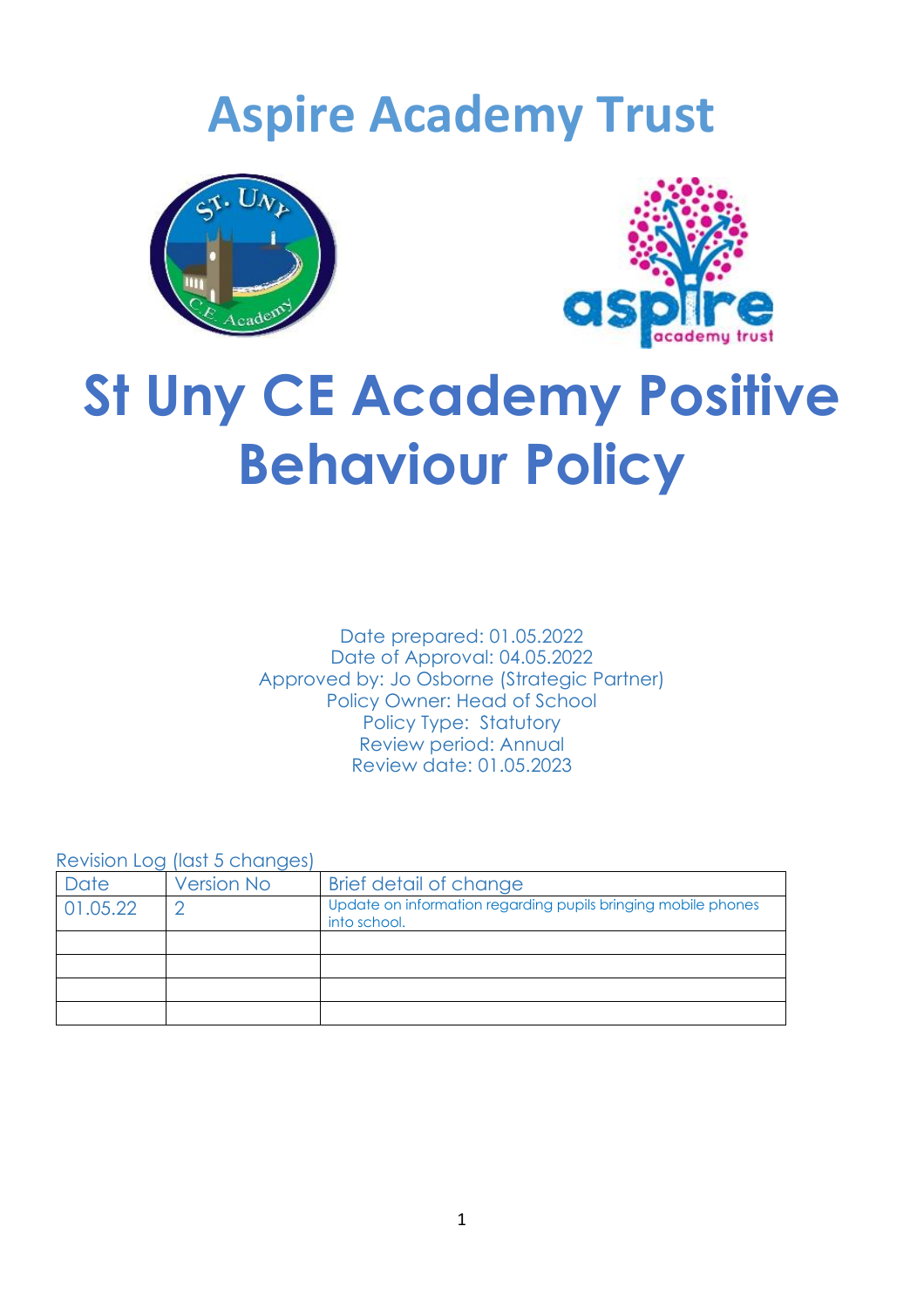### **Mission Statement:**

*We believe each child is special, unique and loved by God. We provide a broad, balanced and creative education within a stimulating, inclusive and safe environment, inspired by Christian faith and practice.* 

### *Our vision:*

*We aim to be a positive, loving school where children are equipped to live well with Jesus Christ and with others.*

#### *Our guiding Bible verse:*

*'Let your light shine before others…' Matthew 5:16*

#### *Our Christian values guide our relationships in and out of school.*

#### **Friendship:**

'Encourage one another and build each other up.' 1 Thessalonians 5.11

# **Forgiveness:**

'Just as the Lord has forgiven you, so you must also forgive others.' Colossians 3.13

#### **Respect:**

'Do unto others as you would have them do to you.' Matthew 7.12

#### **Our golden rule:**

#### *Treat others as you would like to be treated!*

At St Uny we expect good behaviour in and out of the classroom. Put simply, this means keeping our golden rule.

#### **Rationale:**

The school's 'Positive Behaviour Policy' aims to promote an environment where everyone in our school community feels happy, secure and safe to learn within an ethos of mutual respect. This policy is designed to promote and explicitly teach good behaviour, rather than merely deter antisocial behaviour.

At St Uny CE Academy, behaviour is understood neuro-scientifically as a communication of unmet need or as an adapted, defensive stress response. The understanding that children learn best within positive, trusting relationships informs our approach to managing and changing behaviour and we expect staff to work to identify the need and provide developmentally appropriate support to remove these barriers to successful engagement in school life.

Parents are an integral part of our school community and play an important role in supporting, modelling and reinforcing our expectations. We will work in partnership to inform and consult with parents in order to support acceptable behaviour both in school and at home. The management of distressed behaviour and the support offered to the child is the responsibility of every member of our school community.

A consistent, whole school approach offers predictability, containment and safety. All adults work in partnership to model, reinforce and support our expectations. Our relationships with each other as staff and how we interact with our children, model our expectations for behaviour across our community.

#### **Aims and Objectives:**

We aim to ensure our positive behaviour policy teaches, supports and reinforces the skills and behaviours a pupil needs to succeed in learning. Our differentiated response to behaviour recognises that our children are unique and individual and that some will require additional support in order to achieve the high expectations we have for behaviour for all children.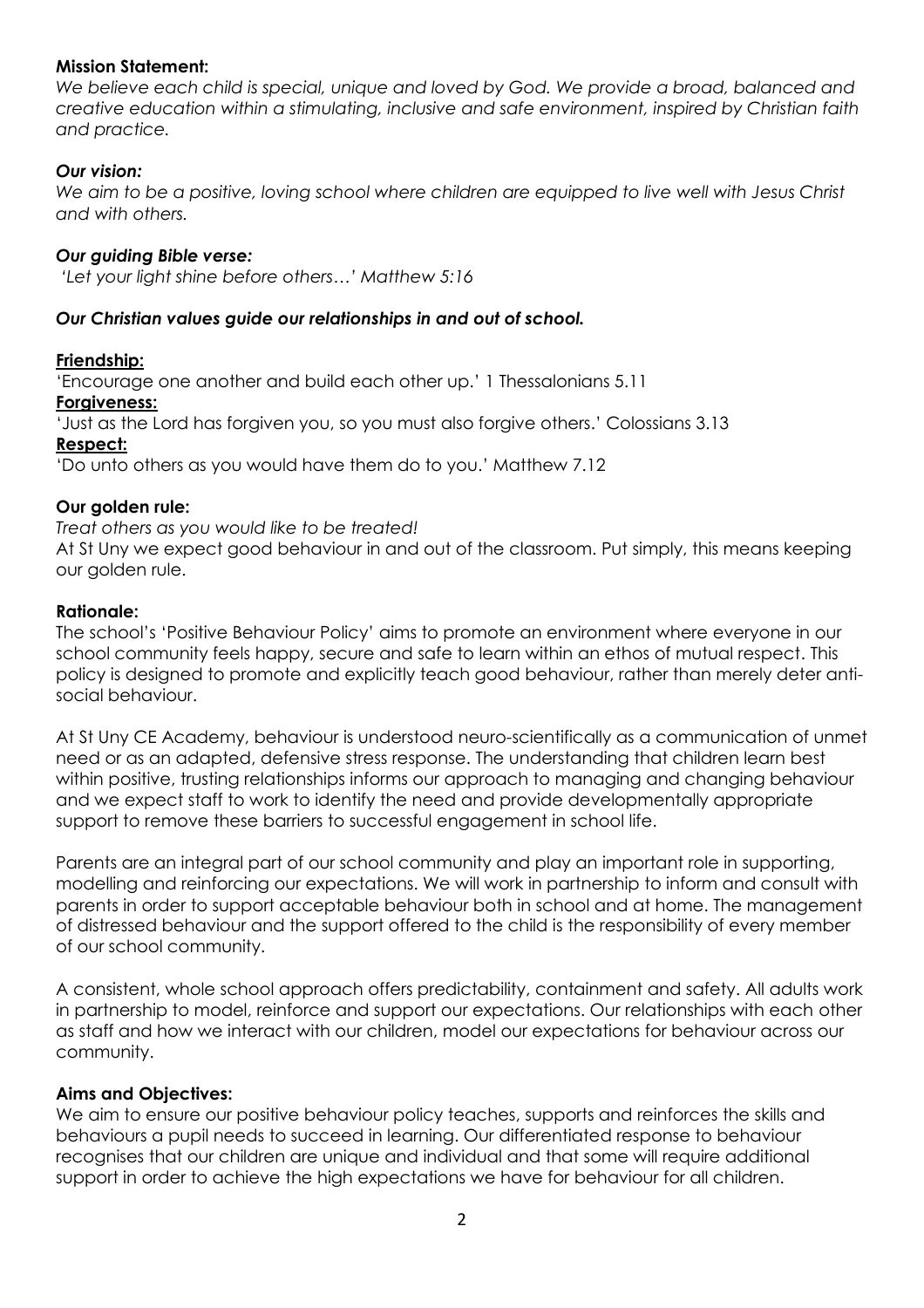We aim to actively promote high self-esteem and high aspirations for all pupils, through an ethos that values every child. For children, being able to manage and understand their emotions, to apply thinking between feeling and action, and to increasingly show empathy and understanding to others is core to our work. We believe that high expectations are an important factor in achieving excellent behaviour and fostering positive attitudes within our school. The adults in our academy are familiar with this policy and know that they have a responsibility to model high standards of behaviour, both during interaction with the children and with each other. We acknowledge that our example has an important influence on the children.

Clear, timely and constructive feedback is essential for pupils to develop appropriate behaviours and our approach aims to deliver this calmly and consistently at a time when the child is most receptive to this. Any response to a child's behaviour should be informed by the principle, 'what is the child learning from my response and how does this support them to behave well in the future?' Trauma Informed Schools UK.

An understanding of trauma and childhood adversity underpins our approach to relationships within our academy community. We are committed to ensuring that our school develops a Trauma and Mental Health Informed Approach to ensure that all our children develop positive mental health and resilience, enabling them to fully engage in life and learning. There is a growing body of research and understanding of the impact of Childhood Adversity on long term mental and physical health and the protective factors that mitigate the potential impact. It is our aim to maximise the protective factors of school by creating an environment of safety that has strong, positive and supportive relationships at its heart.

# **Communication of Expectations:**

Staff will share newly adapted expectations with pupils at the start of each school year and regularly through class discussions and the modelling of expected behaviours.

When in School we expect our pupils to:

- To listen to adults and each other.
- To follow instructions on hygiene, such as handwashing and sanitising.
- To move around the school with thought and care.
- To follow the 'catch it, bin it, kill it' approach towards sneezing and coughing using tissues, avoid touching the mouth, nose and eyes wherever possible.
- To look after their own and school property and adhere to systems for the sharing and use of resources.
- To do their best in their work and to keep trying even when something is hard.
- To ask for help when they need it.
- To show our Christian values of friendship, forgiveness and respect in their relationships with adults and each other.

### **Well-Being & Curriculum:**

Our provision will be based around an emotionally rich curriculum, which means that a lot of time will be spent ensuring that your child feels safe within the school environment. We ensure the children get outside as much as possible. We follow the SCARF PSHE curriculum as well as 'Windows, Mirrors & Doors' for spiritual reflection time. Our curriculum will continue to adapt and evolve in response to the needs or pupils and the ever changing world around us.

#### **Rewards:**

The vast majority of our children show expected behaviour every day. We do not reward expected behaviour other than to verbally thank, encourage and praise children for working and learning well, showing them how much we value and care for them. We follow a house point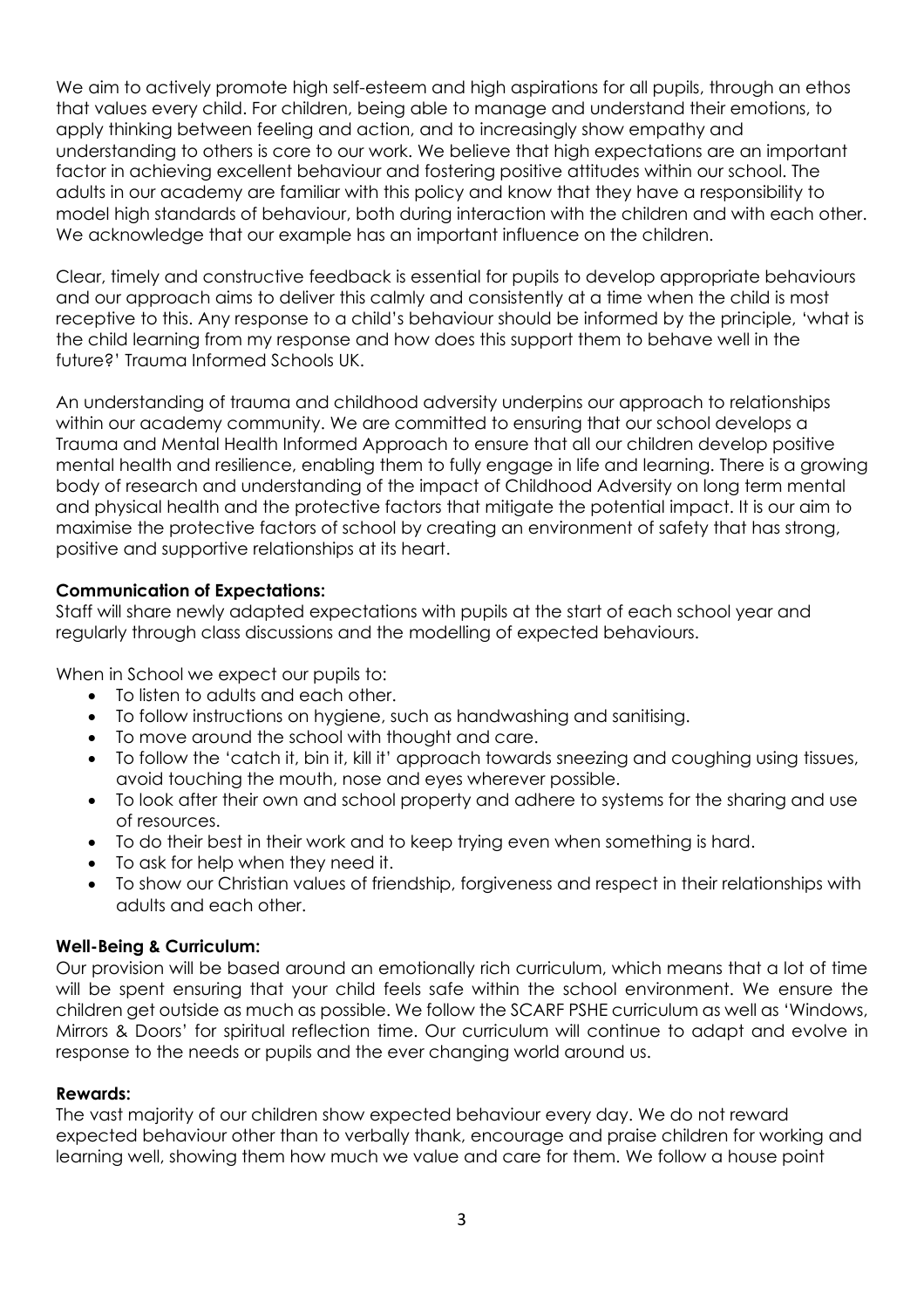system, children are placed in one of four houses (Giants, Saints, Pirates, Knights) and a 'Shine' Collective Worship takes place each Friday to celebrate achievements.

# **Good Routines**

Our expectations of good behaviour must be within the context of an orderly school day. It is essential that we consider each aspect of the children's day. This includes:

- The learning environment tidy, interactive, stimulating and celebratory.
- Classroom organisation so that the basic needs are met, and children can find what they need.
- Routines for the school day planned, understood by children, minimum fuss and time wasted
- Movement around the school quiet and calm.
- Time keeping lessons, playtimes, beginning and end of the day.
- Assemblies- a time for communal celebration, belonging and quiet reflection.

# **Staff Responsibilities:**

# **All Staff:**

- a) Ensure that there are good routines (see above).
- b) Ensure that you are consistent, friendly and professional at all times.
- c) Remain calm at all times.
- d) Aim to be positive at all times by seeking out and rewarding the good.
- e) Regularly discuss the school values of friendship, forgiveness and respect and why they are important.
- f) Explain why certain behaviours are not acceptable using the Trauma Informed Schools approach.
- g) Be consistent about praise and rewards as well as when supporting positive behaviour.
- h) Be aware of the individual needs of all pupils.

# **Playtime & Lunchtime Staff:**

- a) Be active and engaged with the children.
- b) Be aware of the main problem areas (places, times, individual children).
- c) Be active in your supervision.
- d) Aim to return children to class in a calm and orderly manner so that they are ready to learn.

# **Classroom Staff:**

As above, plus:

- a) Operate the class-based rewards system using house points to highlight positive examples of behaviour and achievement.
- b) Support the playtime and lunchtime staff.

# **Senior Leadership Team:**

As for 'all staff' above, plus:

- a) Support all staff in the implementation of the policy.
- b) Attend key meetings where required.
- c) Monitor the effectiveness of the policy through consultation with key stakeholders and rigorous self-evaluation.
- d) Take prompt and decisive action to deal with areas of development.

# **Restorative Approaches:**

When an incident between children occurs, we need to try to:

- a) Give the child/ren time to calm down before speaking to them.
- b) Listen to each child explaining what has happened including any witnesses if possible.
- c) Ask anyone who has been at fault what should have happened and what they would do differently next time.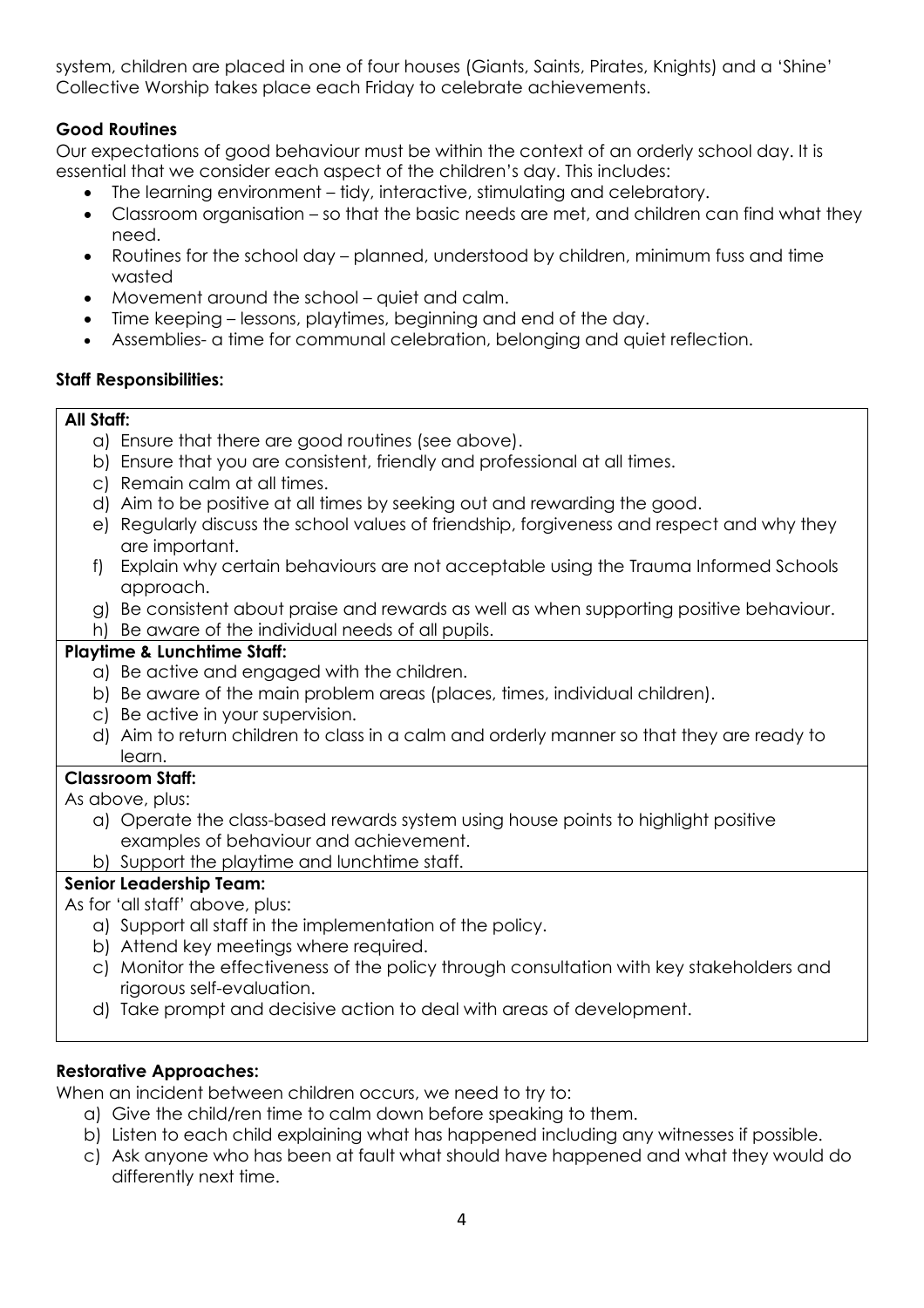d) If developmentally appropriate, we should support the child to apologise. If this is not appropriate, adults will need to apologise on their behalf, modelling good practice.

# **Sanctions:**

We believe that patience, understanding, discussion and firm insistence on expected behaviour will enable the vast majority of our pupils to learn, play and relate well to each other as part of a friendly, forgiving and respectful Christian community.

## **Warning:**

Most of our children show the good behaviour we expect every day and need nothing more than an occasional verbal '**warning.'**

### **Reflection time:**

For the few children who do not heed a warning, refuse to follow an instruction or hurt another child or adult with careless behaviour or language a '**reflection time'** will be given. The child may be required to use their next playtime with their teacher or TA, talking about the problem and what to do differently in future.

If a child has a reflection time this will be recorded in a class behaviour log so that we can make sure we do not miss repeated inappropriate behaviour or the pattern of triggers. The decision for individual or whole-class reflection times, including the length, is to be made by the Class Teacher based on the nature of the behaviour. Children will still be given the opportunity for refreshments and use of the toilet if required.

Should a child have several 'reflection times' in a short period of time or are regularly getting them for the same issue, the class teacher will contact parents or carers to talk about the problem and how to enable the child to behave appropriately in the future. If one child has deliberately hurt another child, parents of both children will be informed at the end of the day. We encourage parents to support the reflection process by discussing any issues with their child and talking about what they should do differently next time.

### **Severe Behaviour:**

In our school there are specific behaviours which are deemed as 'severe'. This policy outlines these behaviours so that pupils and parents know what behaviour will not be tolerated in school. The following are incidents that may lead directly to internal or external exclusion:

- Persistent, serious or offensive verbal or physical abuse of a child.
- Verbal or physical abuse of an adult.
- Dangerous behaviour (likely to result in a serious harm or accident).
- Deliberate damage to property.
- Open defiance.
- Leaving the school site without permission.
- Bringing an illegal or dangerous substance (or object) into school. This includes alcohol or drugs.

### **Dangerous Behaviour:**

If a child behaves in a way that is instantly **dangerous** to their own well-being or that of others, such as violent behaviour or language, they will be taken to the Head of School or a Senior Leader at once. Parents will be contacted and asked to come and meet with the Head of School at the end of the day to discuss the issue and agree what should happen to enable the child to amend their behaviour.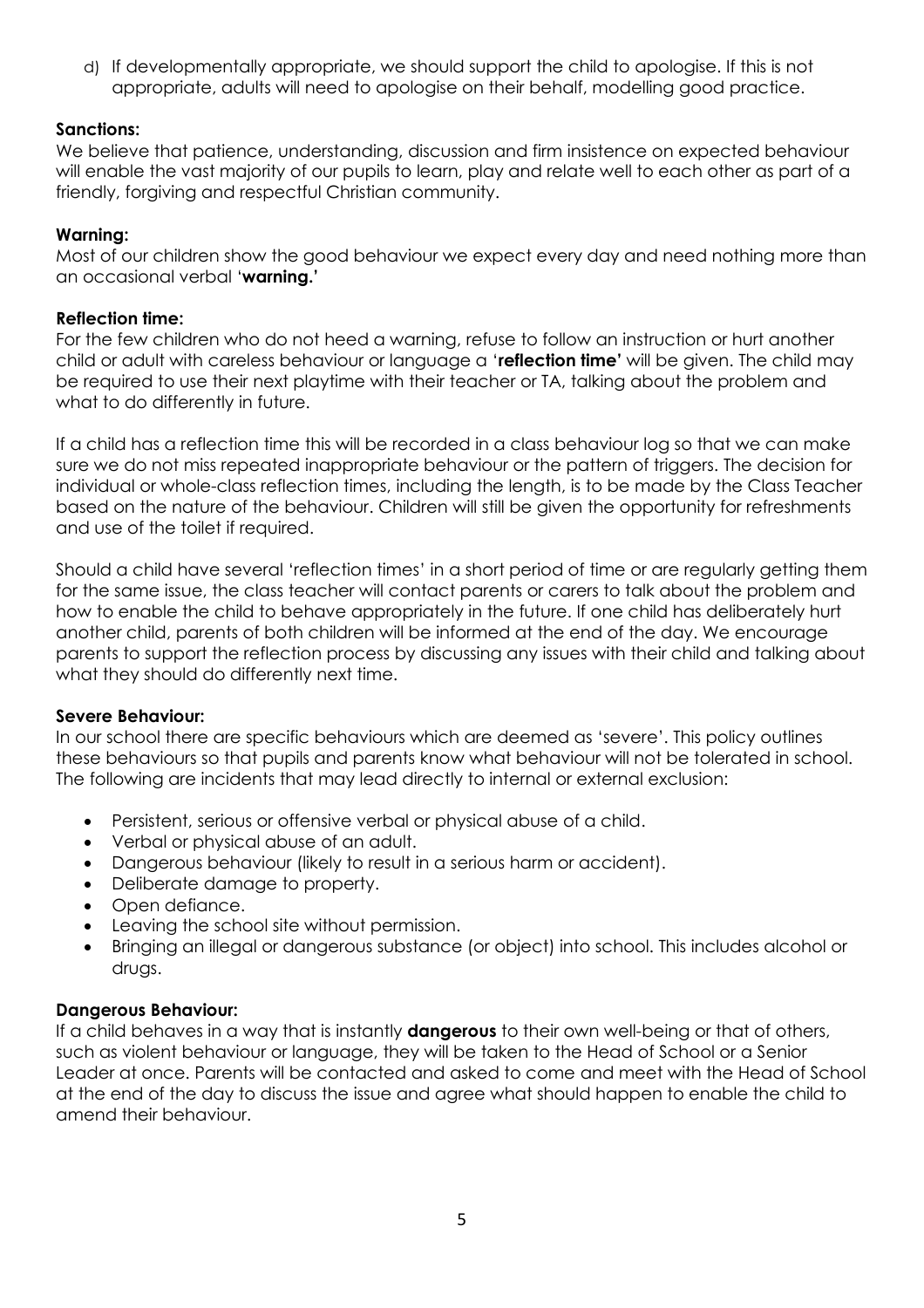### **Positive Handling:**

At St Uny CE Academy safeguarding for all is paramount. We focus on de-escalation and strategies that support this. We do however recognise that on occasions, behaviours can become a safeguarding risk where there is a safety concern. In these circumstances, there are staff members trained in Team Teach positive handling skills who will support in order to ensure the safety of all. The use of Team Teach will be reasonable, proportionate and necessary.

Team Teach techniques seek to avoid injury to all stakeholders, but it is possible that bruising or scratching may occur accidentally, and these are not to be seen necessarily as a failure of professional technique, but a regrettable and infrequent "side-effect" of ensuring that all stakeholders remain safe. If Team Teach has been required, the staff member will log the incident in a bound and numbered book and parents or carers will be informed.

# **Exclusion:**

As a positive, loving Christian community, we would only follow the exclusion route as a result of the 'severe' behaviours listed above and if the safety and wellbeing of pupils or staff was jeopardised. We aim to work collaboratively with pupils and parents to ensure that our school is a positive, loving environment where children and staff feel safe. We hope never to 'permanently exclude' a child but would do so if there was no other way to ensure the safety of that child or children and adults in the school.

# **Mobile Phones**

While we fully acknowledge a parent's right to allow their child to bring a mobile phone to school if they walk to and from school without adult supervision, St Uny CE Academy discourages pupils bringing mobile phones to school due to potential issues. When a child needs to bring a phone into school it is an expectation that phones are handed into the school office and locked away securely during the school day. Pupils are able to collect their phones at the end of the day.

Parents are advised that St Uny CE Academy accepts no liability for the loss or damage to mobile phones which are brought into school or school grounds. Where a pupil is found by a member of staff to be using a mobile phone, the phone will be confiscated from the pupil, handed to a member of the office team who will record the name of the pupil and attach it to the phone. The mobile phone will be stored by the school office and a parent/carer will be contacted and asked to collect the phone.

Should a pupil be found to be using their phone inappropriately, the school reserves the right to withdraw this privilege and they will no longer be able to bring a phone into school. We ask that parents talk to their children about the appropriate use of phones. Should parents need to contact pupils or vice versa during the school day, this should be done via the usual school procedure of contacting the school office via phone.

# **Individual Behaviour Plan:**

When parents are invited into the school to discuss a child's behaviour, it may be appropriate to agree an Individual Behaviour Plan. This will identify the additional support which will be given to the child, exactly what the child is expected to do and what will take place if the inappropriate behaviour still continues.

### **Serious Incidents:**

We have the right to take measures to keep pupils and staff safe. These measures include:

- The legal right to confiscate inappropriate items from pupils such as sharp implements
- Statutory powers to discipline pupils who behave badly on the way to and from the school, bringing it into disrepute.
- The Head of School has the power to search pupils if they suspect one of them is carrying a knife or other offensive weapon.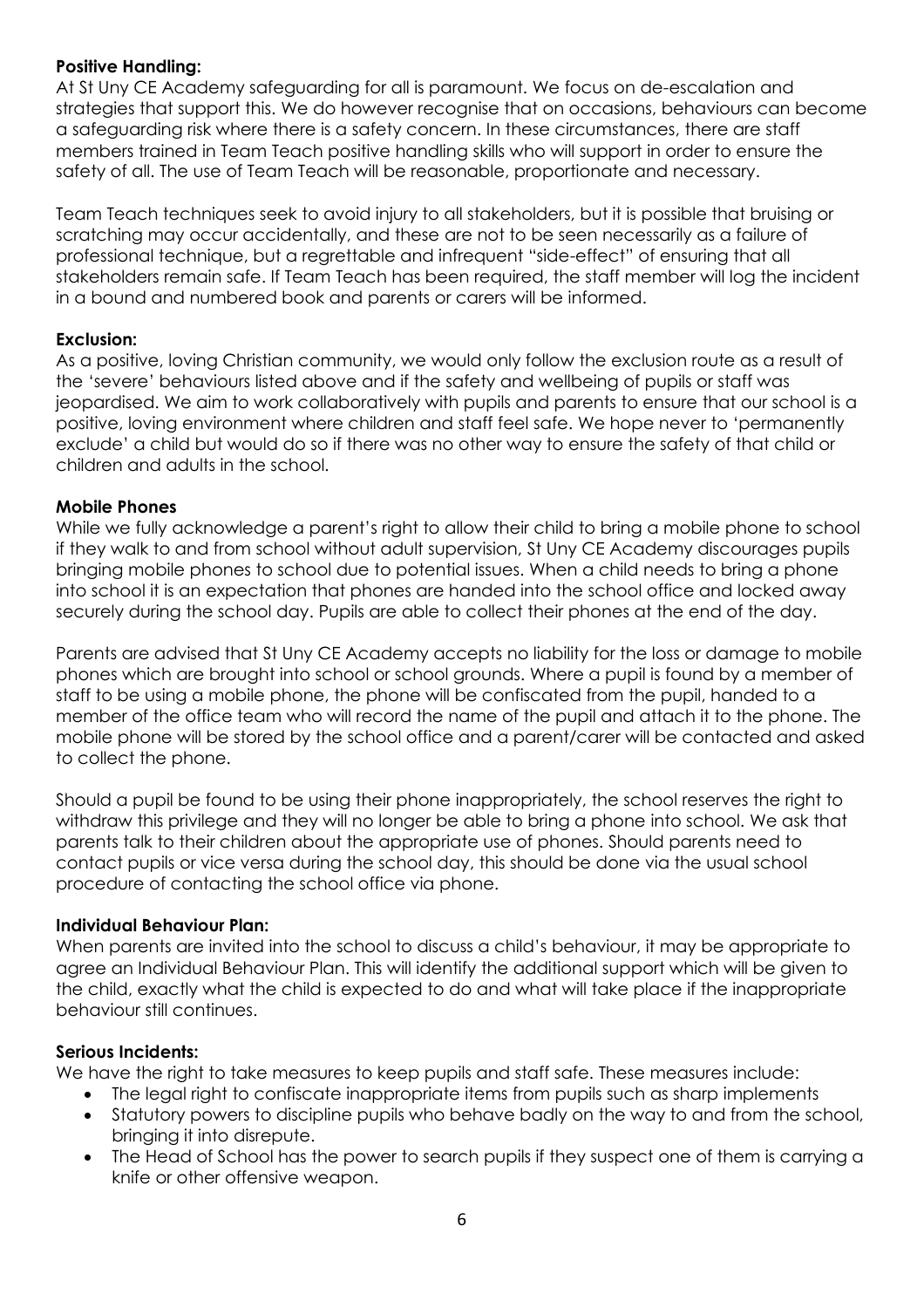- A legal duty to make provision to tackle all forms of bullying.
- There will be zero tolerance of any form of serious assault on pupils or staff.

The Head of School and the Hub Council of the Academy have a duty of care to all pupils and staff, and this Positive Behaviour Policy takes appropriate account of the health and safety of all children and adults in the academy.

# **Fixed-Term and Permanent Exclusions:**

Only the Head of School has the power to exclude a child from the academy. They may exclude a pupil for one or more fixed periods, for up to 45 days in any one academic year. They may also exclude a pupil permanently.

Before taking such a step the Head of School will have taken advice from the Hub Council, Aspire Board, the Education Welfare Service, County Psychological Service or the school medical officer as appropriate to each situation. If a child is excluded, parents/carers are informed immediately, giving reasons for the exclusion. At the same time, the Head of School makes it clear to the parents/carers that they can appeal against the decision to the governance of the academy. The academy informs the parents/carers how to make any such appeal. The Head of School in conjunction with the lead Hub Councillor informs the Local Authority (LA) and the Aspire MAT about any permanent exclusion, and about any fixed-term exclusions beyond five days in any one term. The Hub Council itself cannot either exclude a child or extend the exclusion period made by the Head of School. Your child may be excluded from the academy for a number of reasons, and for anything from a half day to permanently. St Uny CE Academy will adhere to the Head Teacher legislation guidance 'Exclusion from Maintained Schools, Academies and Pupil Referral units in England Sept 2017 which relates to:

- The Education Act 2002, as amended by the Education Act 2011;
- The School Discipline (Pupil Exclusions and Reviews) (England) Regulations 2012;
- Section 89 of The Education and Inspections Act 2006; and
- The Education (Provision of Full-Time Education for Excluded Pupils) (England) Regulations 2007.

### **Fixed Term Exclusions:**

If a child's behaviour shows no improvement after all available options to the Academy have been used and all the above procedures followed, then a child will be excluded for a fixed term. This can for be one day or up to five days. Other reasons for a fixed term exclusion:

- Physical or threatened assault on another child or member of staff.
- Constant disruption to the education of other children.
- Regular breaches of the academy behaviour policy which result in the teacher being distracted from the task of teaching the class in order to attend to the needs of an individual child.
- Persistent bullying.
- Verbal abuse related to the protected characteristics as defined in the Equality Act (2010).
- Deliberate and wilful damage to school property. It is likely that a combination of the above will contribute to exclusion.

Parents/carers will be contacted immediately at the point of exclusion and invited to the academy to discuss the seriousness of their child's actions.

# **Permanent Exclusion:**

Permanent exclusion will only be used as a last resort, in response to - a serious breach, or persistent breaches, of the school's behaviour policy; and - where allowing the pupil to remain in school would seriously harm the education or welfare of the pupil or others in the school. Serious breaches that may lead to permanent exclusion include:

- Persistent long-term defiant behaviour,
- Threatened or actual physical assaults,